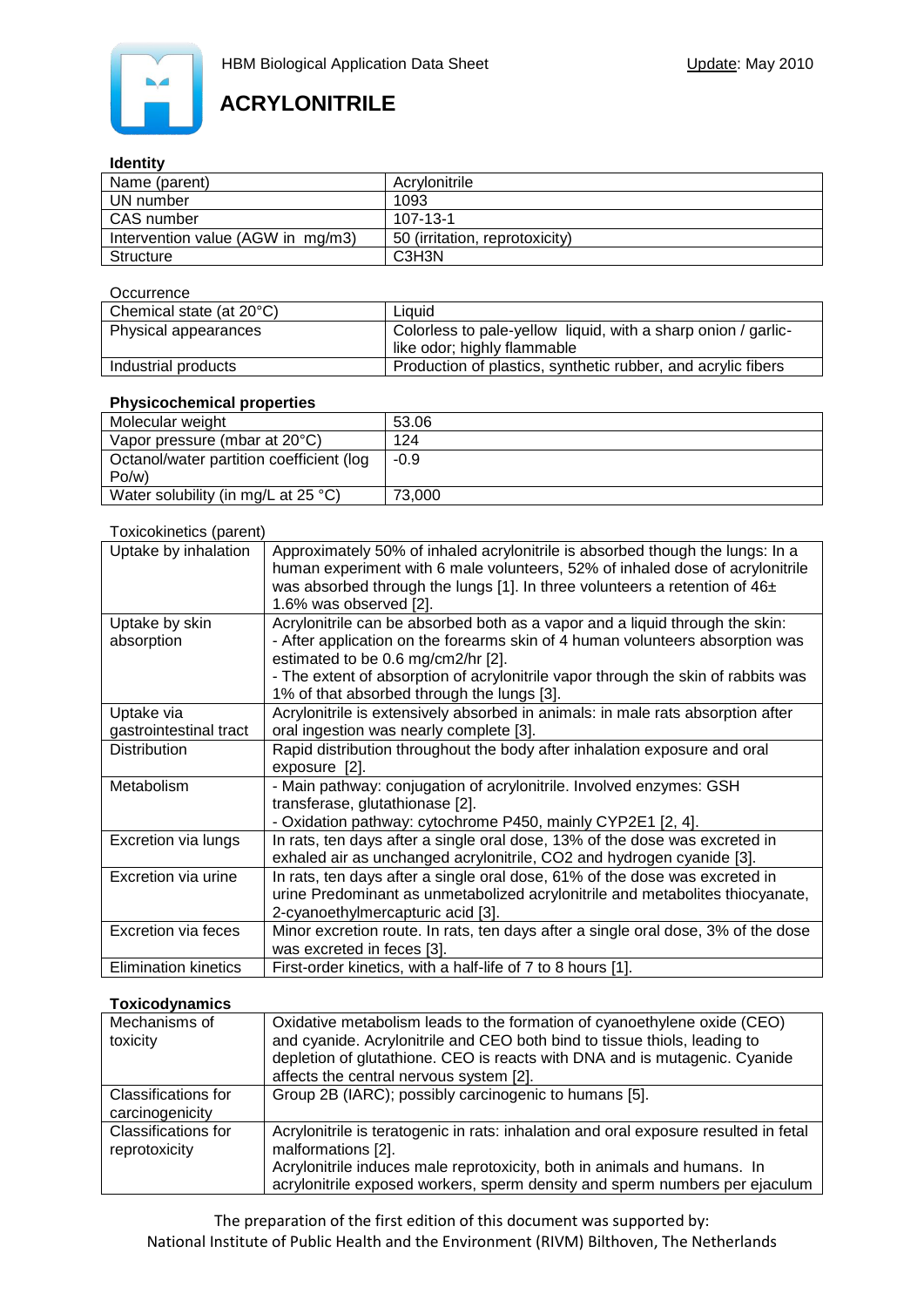

|                            | were significantly lower than in controls [6].         |
|----------------------------|--------------------------------------------------------|
| <b>Classifications for</b> | Can cause skin sensitization with allergic rashes [7]. |
| sensitizing                |                                                        |
| properties                 |                                                        |

## Biological monitoring

| <b>Biomarkers</b>          | Hemoglobin adducts of<br>acrylonitrile (N-2-<br>cyanoethylvaline)                                                                               | Acrylonitrile in<br>urine                                                                                                                    | $2 -$<br>Cyanoethylmercapturic<br>acid (CEMA) in urine            | Thiocyanate<br>in urine                                                                                            |
|----------------------------|-------------------------------------------------------------------------------------------------------------------------------------------------|----------------------------------------------------------------------------------------------------------------------------------------------|-------------------------------------------------------------------|--------------------------------------------------------------------------------------------------------------------|
| Molecular<br>weight        | 170.2                                                                                                                                           | 53.06                                                                                                                                        | 216.3                                                             | 58.08                                                                                                              |
| Enzymatic<br>metabolism    | Cytochrome P450 (CYP2E1)                                                                                                                        | $\overline{\phantom{a}}$                                                                                                                     | GSH transferase,<br>glutathionase                                 | Cytochrome<br>$P-450$<br>system                                                                                    |
| Biological<br>material     | Venous blood sample                                                                                                                             | Urine                                                                                                                                        | Urine                                                             | Urine                                                                                                              |
| Type of<br>sample          | Whole blood                                                                                                                                     | Spot urine                                                                                                                                   | Spot urine                                                        | Spot urine                                                                                                         |
| Sampling<br>strategy       | Collection of blood samples<br>within a few weeks after<br>exposure.                                                                            | < 24 h                                                                                                                                       | < 24 h                                                            | < 96 h                                                                                                             |
| Excretion<br>pattern       | Linear elimination during<br>lifespan of erythrocytes (126<br>days) [8] (zero order kinetics)                                                   | Elimination<br>half-life:<br>approximately<br>8 hours (1st<br>order<br>kinetics)                                                             | Elimination half-life: 7-<br>9 hours [1] (1st -order<br>kinetics) | Elimination<br>thiocyanate<br>(in serum):<br>2.7 days $\pm$<br>$1.1$ (1st-<br>order<br>kinetics) [9]               |
| <b>Materials</b>           | Test tubes containing an<br>anticoagulant agent, such as<br>heparin or EDTA.                                                                    | Polystyrene<br>universal<br>container                                                                                                        | Polystyrene universal<br>container                                | Polystyrene<br>universal<br>container                                                                              |
| Transportation             | Transportation within 24 hours<br>to the laboratory for separation<br>of the red blood cells                                                    | Cooled: 4°C                                                                                                                                  | Cooled: 4°C                                                       | Cooled: 4°C                                                                                                        |
| Storage                    | Fresh blood can be stored for<br>up to 24 hours at 4 $^{\circ}$ C;<br>separated and rinsed red blood<br>cells should be stored below -<br>20°C. | $-20^{\circ}$ C                                                                                                                              | 4°C (refrigerated) [1]<br>Below 0°C                               | $-20^{\circ}$ C                                                                                                    |
| Stability                  | Not reported                                                                                                                                    | Not reported                                                                                                                                 | Not reported                                                      | <b>Not</b><br>reported                                                                                             |
| Measurement<br>principle   | <b>GC-MS-MS [8]</b>                                                                                                                             | Static head<br>space<br>analysis<br>combined<br>with GC/<br>nitrogen<br>phosphorus<br>detector [2]<br>Azeotropic<br>distillation -<br>GC [2] | <b>GC-FID</b> [1]                                                 | Colorimetric<br>König<br>reaction,<br>after anion<br>exchange.<br>Absorbance<br>is measured<br>at 608 nm<br>$[10]$ |
| Aliquot for 1<br>analysis  | 7.5 mL [8]                                                                                                                                      | $2.5$ mL                                                                                                                                     | $2.5$ mL $[1]$                                                    | $2.5$ mL                                                                                                           |
| Limit of<br>quantification | 4 pmol / g globin (limit of<br>detection) [8] / 2 pmol / g<br>globin (limit of detection) [11]                                                  | $-2$ ng/mL<br>(HS-GC) [2]<br>- 5 ng/mL                                                                                                       | 1 mg CEMA / L urine<br>$[1]$                                      | $1 \mu g/mL$<br>$[10]$                                                                                             |

The preparation of the first edition of this document was supported by: National Institute of Public Health and the Environment (RIVM) Bilthoven, The Netherlands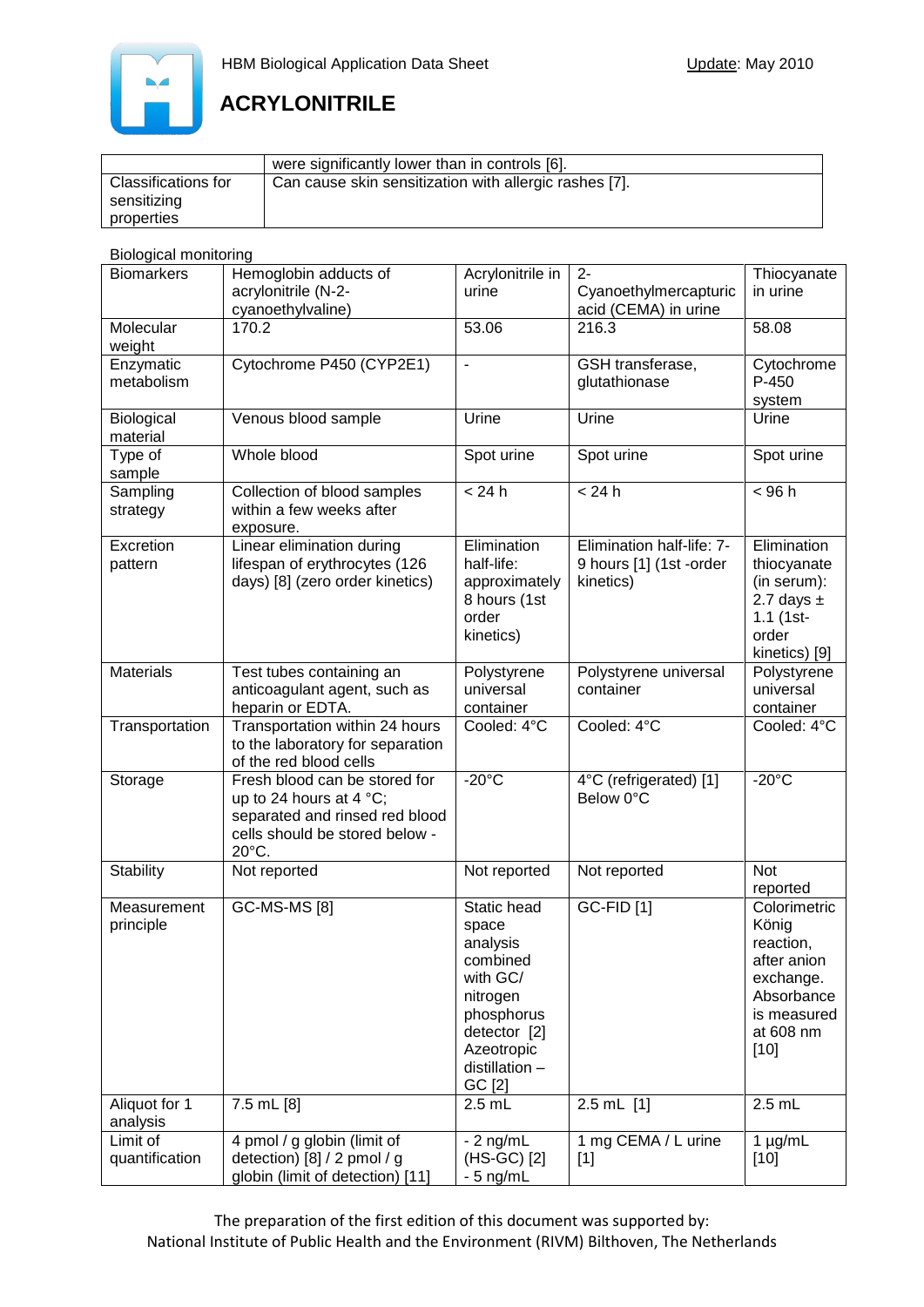

|                                                                                 |                                                                                                                                                        |                                                                              | (azeotropic<br>distillation -<br>GC) [2]                |                                                      |                                                          |
|---------------------------------------------------------------------------------|--------------------------------------------------------------------------------------------------------------------------------------------------------|------------------------------------------------------------------------------|---------------------------------------------------------|------------------------------------------------------|----------------------------------------------------------|
| Recommended<br>adjustments                                                      | Correction by globin; correction<br>for smoking                                                                                                        |                                                                              | - Specific<br>gravity<br>- Adjustment<br>for creatinine | - Specific gravity<br>- Adjustment for<br>creatinine | - Specific<br>gravity<br>Adjustment<br>for<br>creatinine |
| Preferred units<br>for expression<br>of results                                 | pmol / g globin                                                                                                                                        |                                                                              | mg/L<br>mg/mmol<br>creatinine<br>[12]                   | mg $\overline{I}$                                    | mg/L                                                     |
| Conversion<br>factor                                                            | 10 µg N-2-cyanoethylvaline / L<br>blood = 408 pmol / g globin<br>$[13]$                                                                                |                                                                              | 1 mg/L $=$<br>$18.85 * 10^{-3}$<br>mmol/L               | 1 mg/L = $4.62 \times 10^{-3}$<br>mmol/L             | 1 mg/L $=$<br>$17.22 * 10^{-3}$<br>mmol/L                |
| Biological<br>exposure US                                                       |                                                                                                                                                        |                                                                              |                                                         | $\overline{\phantom{a}}$                             |                                                          |
| Biological<br>exposure value<br>Germany [14]                                    | Acrylonitrile<br>in air<br>(mg/m <sup>3</sup> )<br>0.3<br>0.5<br>1<br>7                                                                                | Cyanoethylvaline<br>in erythrocytes<br>(µg/L blood)<br>16<br>35<br>60<br>420 | $\blacksquare$                                          | $\blacksquare$                                       | $\overline{\phantom{a}}$                                 |
| <b>BIOMONECS</b><br>background in<br>non-smoking<br>m/f adults<br>(based P0.95) |                                                                                                                                                        |                                                                              |                                                         | $\blacksquare$                                       | $\blacksquare$                                           |
| Background<br>values                                                            | < 2 pmol / g globin [11] (non-<br>smokers)<br>106 pmol / g globin (smokers)<br>$[11]$                                                                  |                                                                              | $2 \mu g / g$<br>creatinine<br>(non-<br>smokers) [15]   | Not reported                                         | 2.5 mg / g<br>creatinine<br>(non-<br>smokers)<br>$[15]$  |
| Possible<br>confounders                                                         | Active smoking, intake of thiocyanate-containg food, thiocyanogenic glucosides and<br>cyanogenic glucosides, the use of the drug sodium nitroprusside. |                                                                              |                                                         |                                                      |                                                          |

### References

- 1. Jakubowski M, Linhart I, Pielas G, Kopecky J. 2-Cyanoethylmercapturic acid (CEMA) in the urine as a possible indicator of exposure to acrylonitrile. Br J Ind Med. 1987 Dec;44(12):834-40.
- 2. ATSDR. Toxicological profile for acrylonitrile. 1990.
- 3. EPA Chemical facts database. [http://www.epa.gov/chemfact/acry-sd.txt.](http://www.epa.gov/chemfact/acry-sd.txt) 1994.
- 4. Thier R, Balkenhol H, Lewalter J, Selinski S, Dommermuth A, Bolt HM. Influence of polymorphisms of the human glutathione transferases and cytochrome P450 2E1 enzyme on the metabolism and toxicity of ethylene oxide and acrylonitrile. Mutat Res. 2001 Oct 1;482(1-2):41-6.
- 5. IARC. Agents reviewed by the IARC monographs, volumes 1-99. 2008 12-05
- 6. Xu DX, Zhu QX, Zheng LK, Wang QN, Shen HM, Deng LX, et al. Exposure to acrylonitrile induced DNA strand breakage and sex chromosome aneuploidy in human spermatozoa. Mutat Res. 2003 May 9;537(1):93-100.
- 7. Material Safety Data Sheet (MSDS), Acrylonitrile inhibited. 2006 10-08.